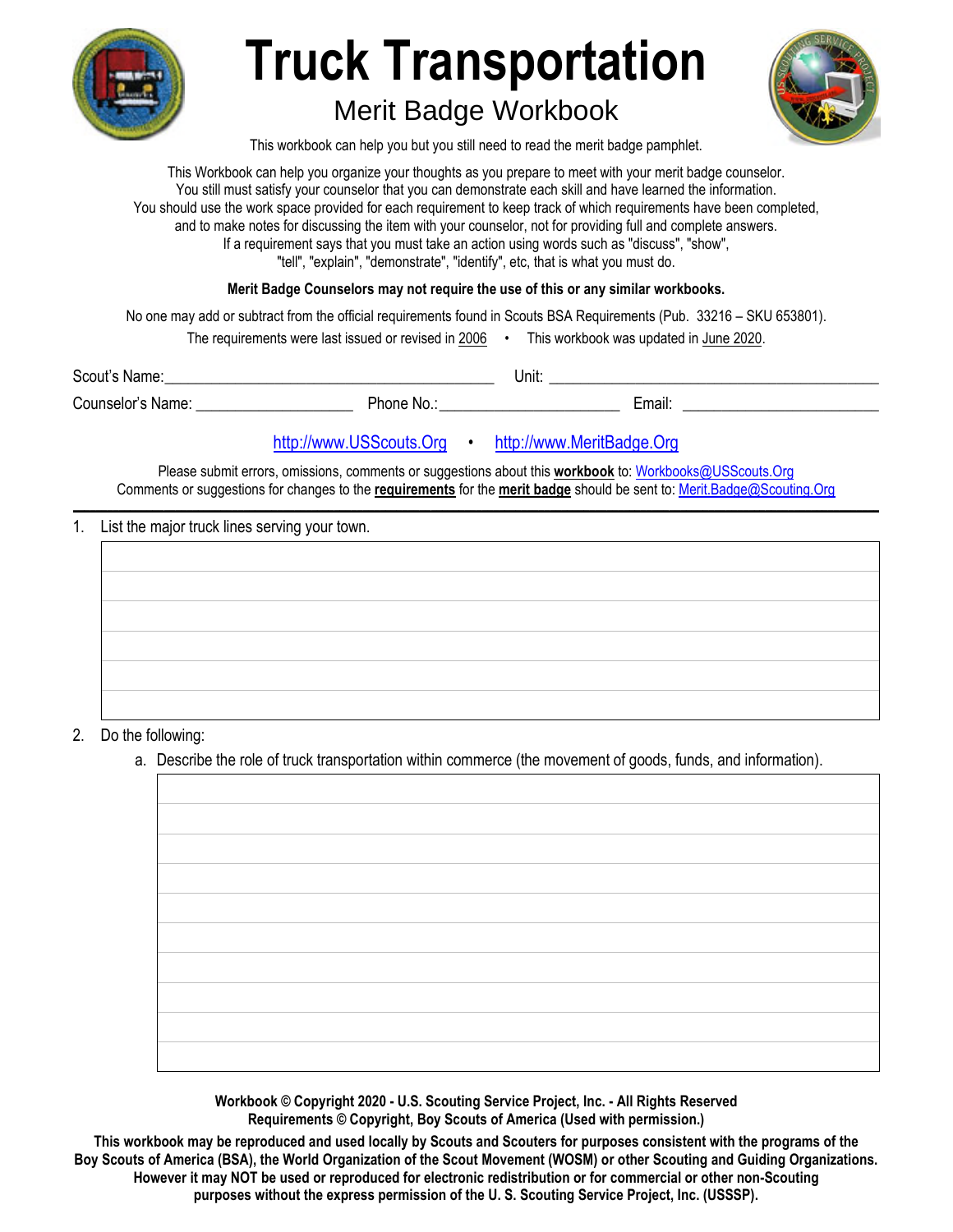b. Describe how trucks fit into a company's supply chain. This could be a manufacturer, importer, wholesaler, or retailer.

c. On paper, map out how goods that are manufactured overseas are transported to a retailer in this country.

3. Describe the difference between the gasoline engine and the diesel engine that power trucks.

List the advantages of each.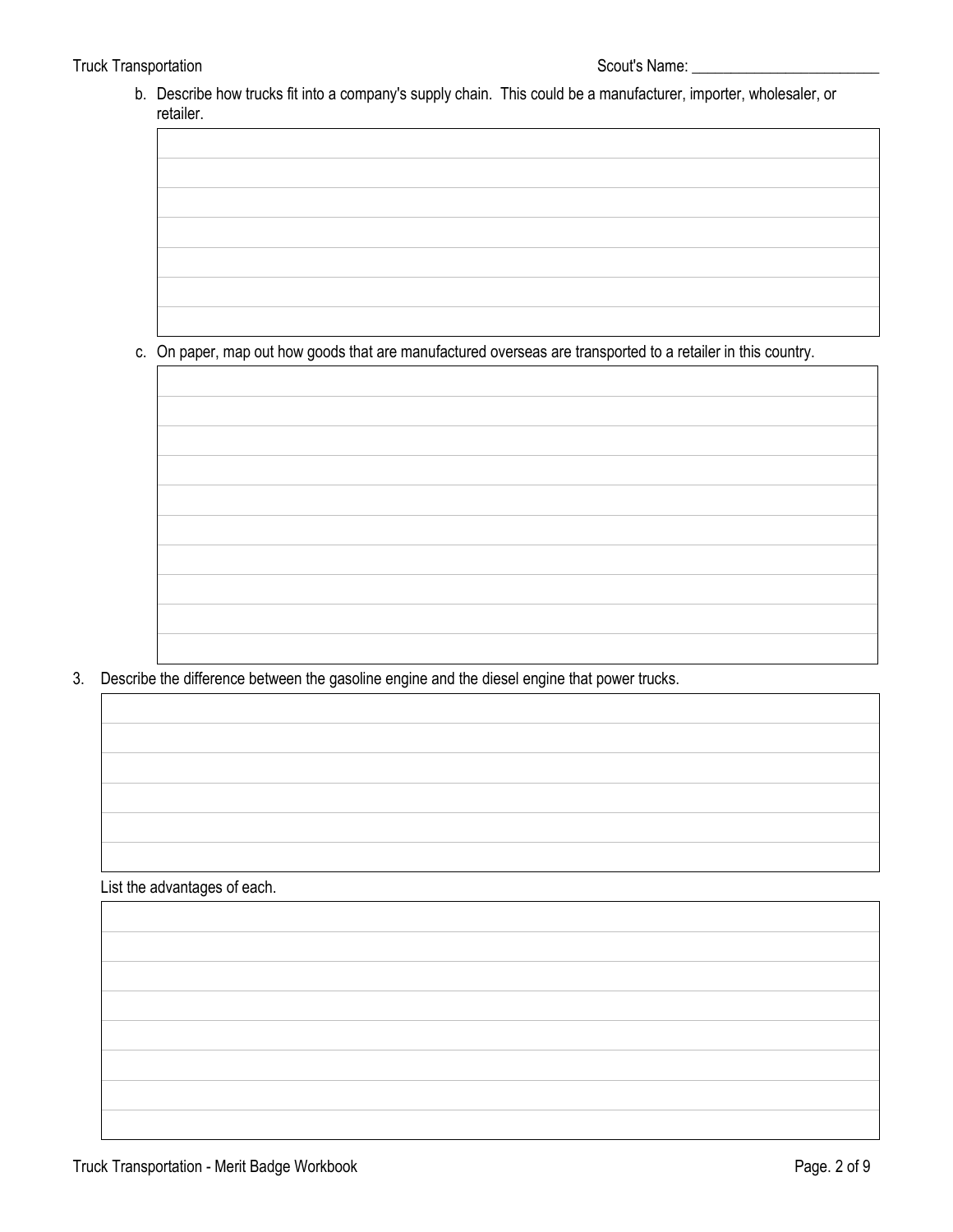### Truck Transportation Scout's Name: 1997

- 4. Visit a truck terminal and complete items 4a through 4e. After your visit, share what you have learned with your counselor.
	- a. Find out what kind of maintenance program the company follows to help keep its fleet, drivers, and the roadway safe.

b. Find out how dispatchers maintain communication with drivers on the road.

c. Talk with a professional truck driver about safety. Learn about the truck driver's rules of the road for safe driving.

List five safe-driving rules every professional truck driver must follow.

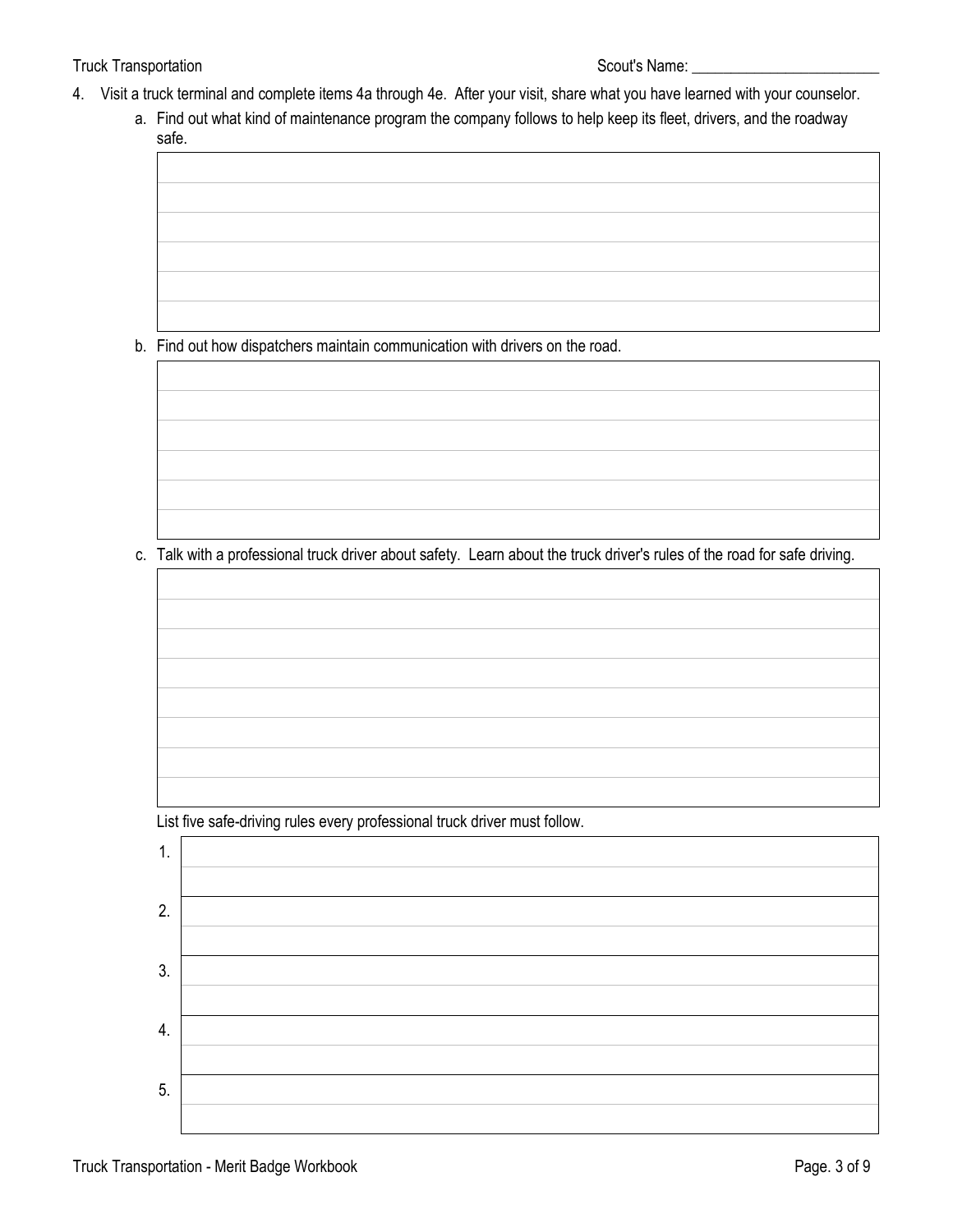d. Review the driver's log and find out what kind of information the log contains.

e. Learn about important federal regulations that help ensure public safety.

# 5. Do the following:

a. Outline the general organization of a trucking company. Describe what each department does.

b. List five positions with trucking companies and describe each one.

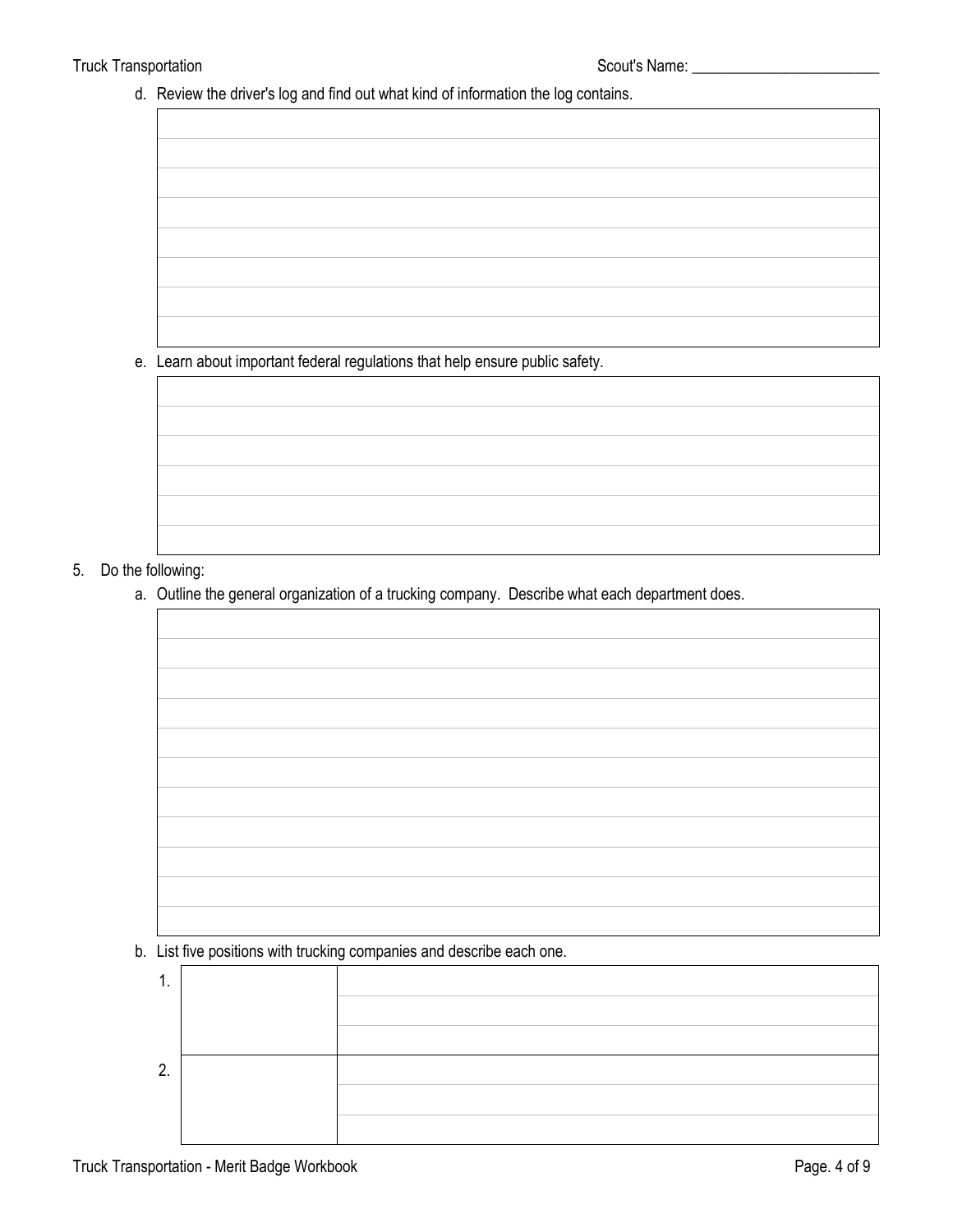

6. Name five government agencies that work closely with the trucking industry. Describe their role.



# 7. List five different kinds of trucks. Tell the service each provides.

| 2. |  |
|----|--|
|    |  |
|    |  |
| 3. |  |
|    |  |
|    |  |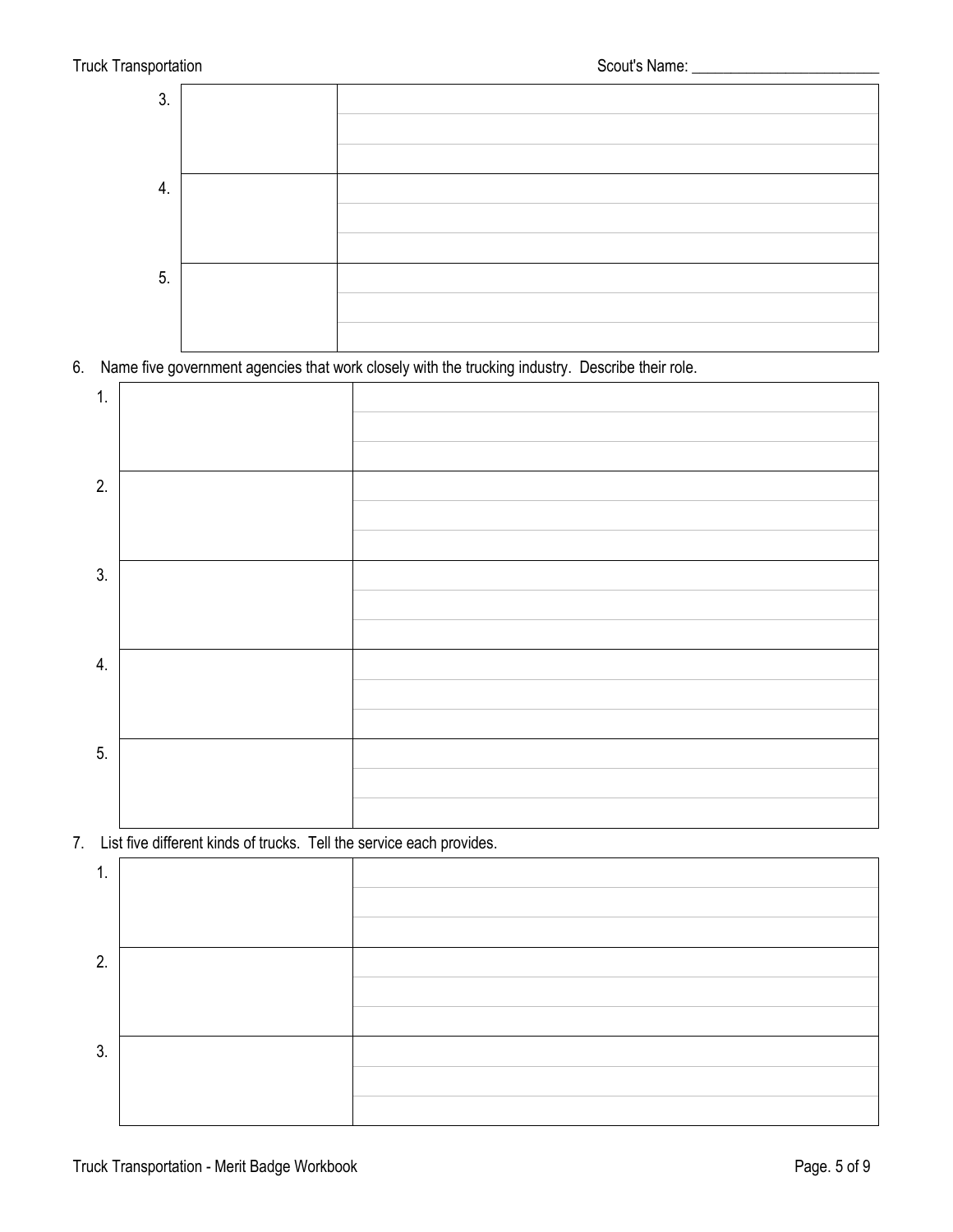| -<br>Ⴆ. |  |
|---------|--|
|         |  |
|         |  |

8. Assume that you are going to ship by truck 500 pounds of goods (freight class 65) from your town to another town 500 miles away. Your shipment must arrive within three days. Explain in writing:

### a. How to prepare the shipment

b. How to compare at least three carriers for time in transit and rates

c. How to choose which carrier to use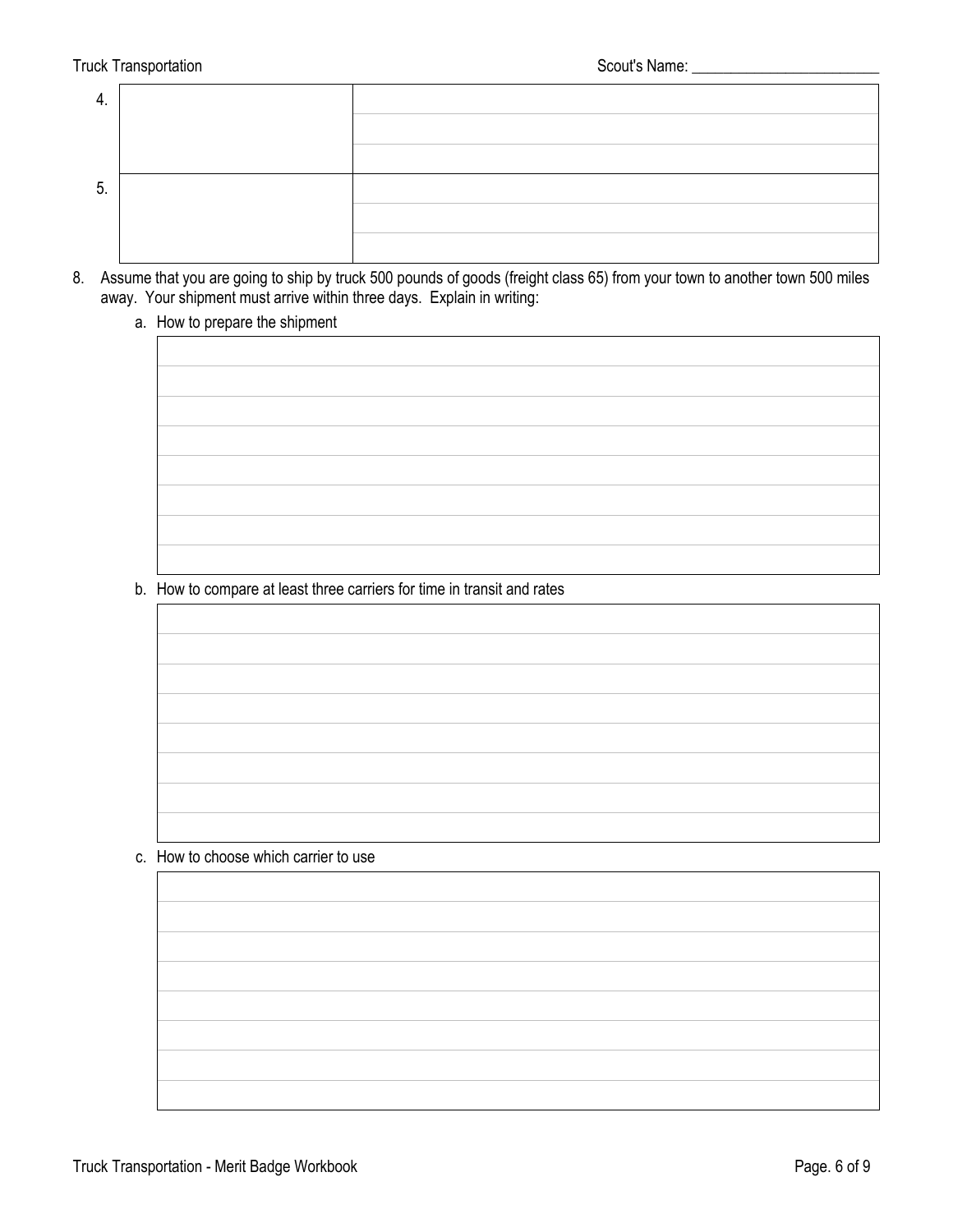# d. How to insure the shipment for damages

9. Define the following terms: bill of lading, ETA, logbook, intermodal, containers, tariff, shippers, carrier, consignee, drayage, cartage.

| Bill of lading: |  |
|-----------------|--|
|                 |  |
|                 |  |
|                 |  |
| ETA:            |  |
|                 |  |
|                 |  |
|                 |  |
| Logbook:        |  |
|                 |  |
|                 |  |
|                 |  |
| Intermodal:     |  |
|                 |  |
|                 |  |
|                 |  |
| Containers:     |  |
|                 |  |
|                 |  |
| Tariff:         |  |
|                 |  |
|                 |  |
|                 |  |
|                 |  |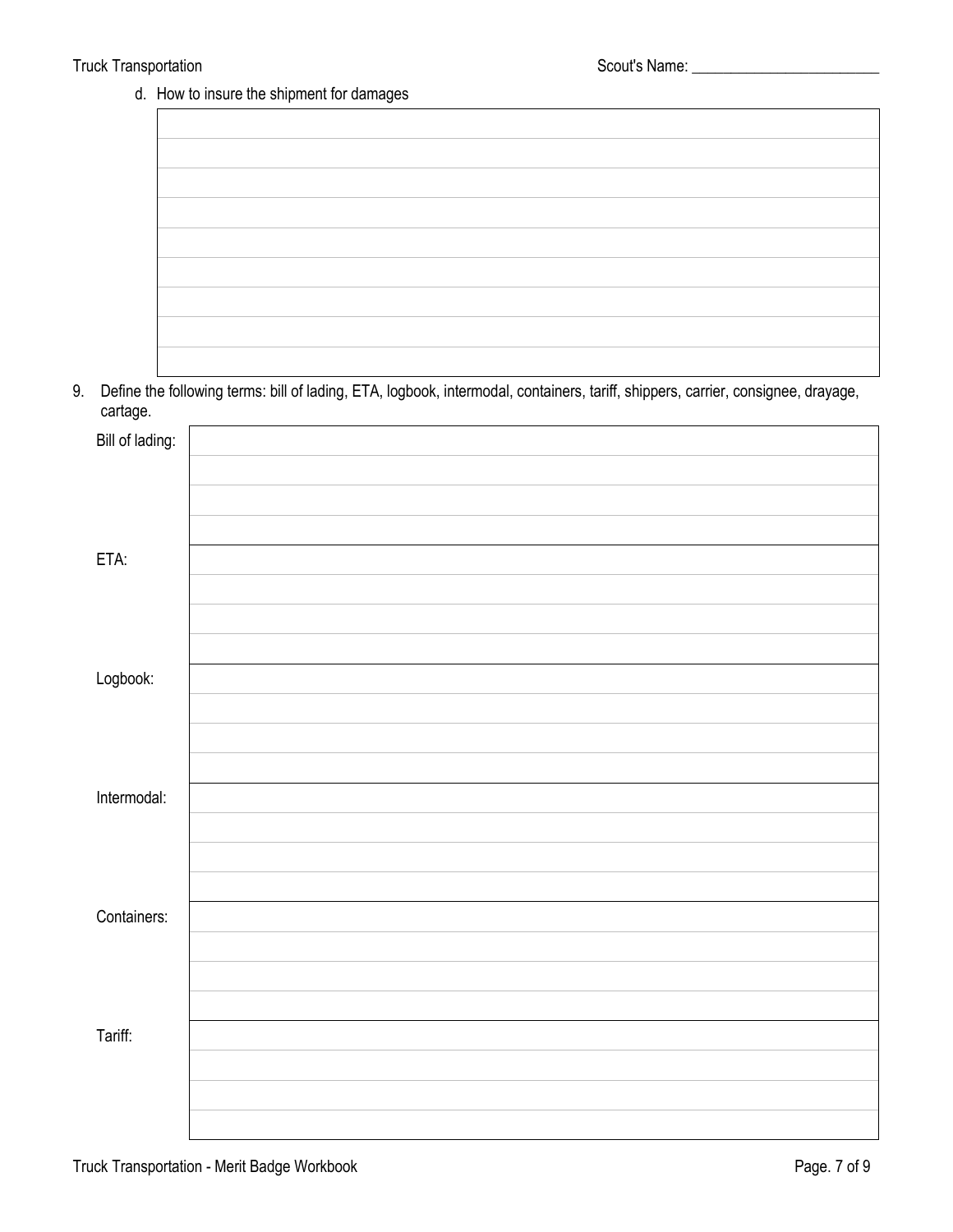| Shippers:  |  |
|------------|--|
|            |  |
|            |  |
|            |  |
| Carrier:   |  |
|            |  |
|            |  |
|            |  |
| Consignee: |  |
|            |  |
|            |  |
|            |  |
| Drayage:   |  |
|            |  |
|            |  |
|            |  |
| Cartage:   |  |
|            |  |
|            |  |
|            |  |

10. Learn about opportunities in the field of truck transportation.